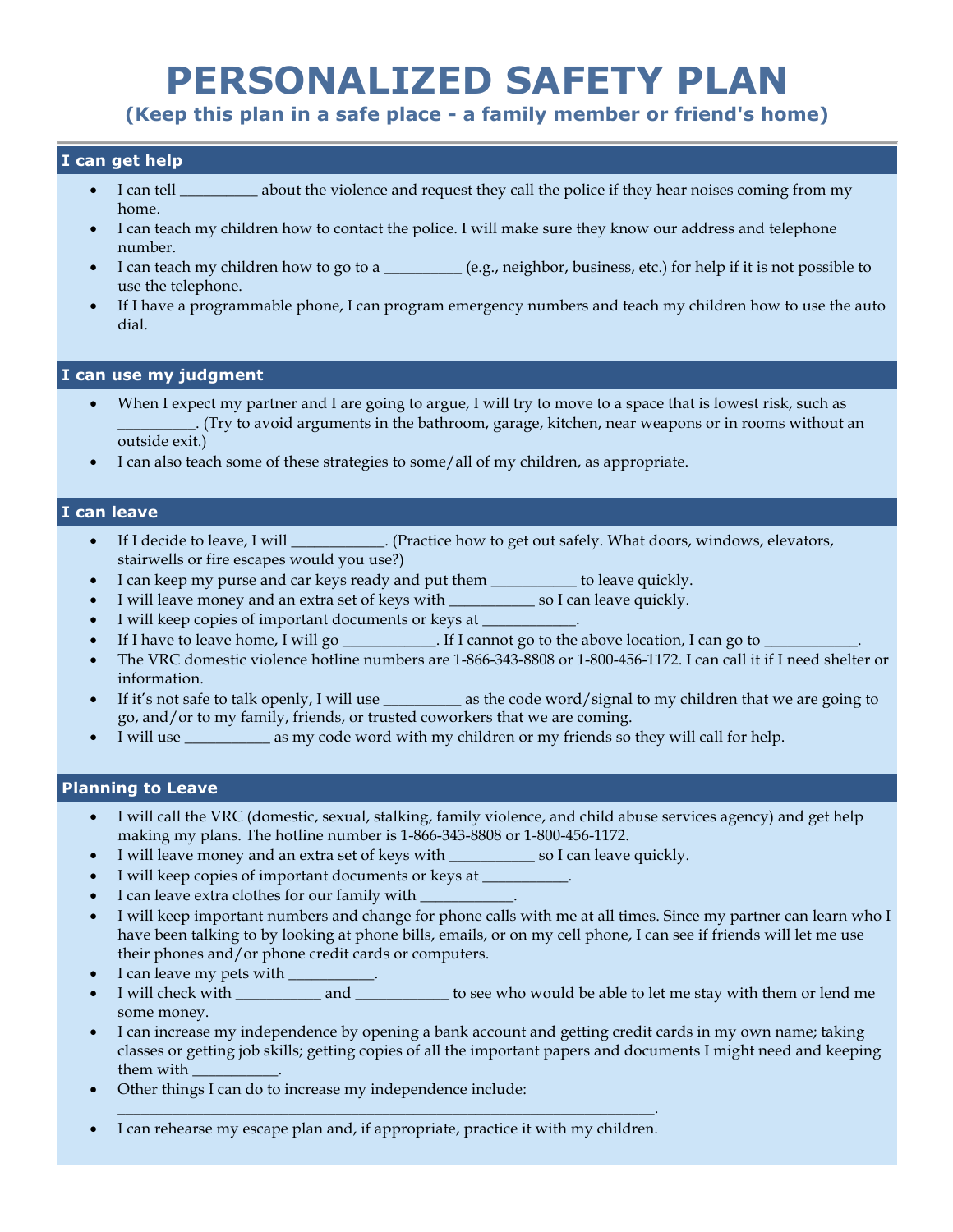#### **After I Leave**

- I can call the VRC at (315) 331-1171 regarding assistance with an order of protection.
- I can change the locks on my doors and windows.
- I can replace wooden doors with steel/metal doors.
- I can install security systems including additional locks, window bars, poles to wedge against doors, and electronic monitoring system, etc.
- I can purchase rope ladders to be used for escape from second floor windows.
- I can install smoke detectors and put fire extinguishers on each floor in my home.
- I will teach my children how to use the phone to make a collect call to me if they are concerned about their safety.
- I can tell people who take care of my children, including their school, which people have permission to pick them up and make sure they know how to recognize those people.
- I will give the people who take care of my children, including their school, copies of custody and protective orders, and emergency numbers.
- **I will never go alone to drop off or pick up the children for visitation.** If I cannot find someone to go with me, I will meet my ex-partner in a public place similar to a fast-food store or Wal-Mart. I will be careful when leaving to make sure my ex-partner is not watching me or following me.

### **At Work and in Public**

- I can inform my boss, the security supervisor and/or Employee Assistance Program about my situation. My workplace EAP number is
- My workplace security office number is  $\blacksquare$
- I can ask \_\_\_\_\_\_\_\_\_\_\_ to screen my calls.
- When leaving work, I can
- When traveling to and from work, I can vary my route. If there's trouble, I can
- I can change my patterns avoid stores, banks, doctor's appointments, Laundromats, and \_\_\_\_\_\_\_\_\_\_\_\_ places where my partner might find me.
- I can tell \_\_\_\_\_\_\_\_ and \_\_\_\_\_\_\_\_\_\_ that I am no longer with my partner and ask them to call the police if they believe my children are or I am in danger.

#### **With an Order of Protection**

- I will keep my order of protection \_\_\_\_\_\_\_\_\_. (Always keep it on or near your person.)
- I will give copies of my order of protection to local police and communities where I visit families/friends.
- I will give copies to my employer, my religious advisor, friends, children's school/daycare and
- If my partner destroys my order of protection, I can call the police and report the violation, contact my attorney, advocate, and/or advise the court of the violation. I can call the VRC for help at (315) 331-1171.

### **Items to Take When Leaving**

- ¬ Identification for myself and my children including birth certificates, social security cards, & school records
- ¬ Money, checkbook, bank books, ATM cards, tax returns, credit cards

\_\_\_\_\_\_\_\_\_\_\_\_\_\_\_\_\_\_\_\_\_\_\_\_\_\_\_\_\_\_\_\_\_\_\_\_\_\_\_\_\_\_\_\_\_\_\_\_\_\_\_\_\_.

- \* Medication
- ¬ Keys for your house, car, office, driver's license, car registration and insurance, and all other insurance papers
- ¬ Public Assistance ID/Medicaid cards, passports, green cards, work permits
- ¬ Divorce or separation papers, custody papers, lease, rental agreement or house deed
- \* Car/mortgage payment books and MY PERSONALIZED SAFETY PLAN
- Children's toys, security blankets, stuffed animals, sentimental items, photos

### **My Emotional Health and the Emotional Health of My Children**

• If I am feeling down, lonely or confused, I can call \_\_\_\_\_\_\_\_\_\_ or the VRC hotline at 1-866-343-8808.